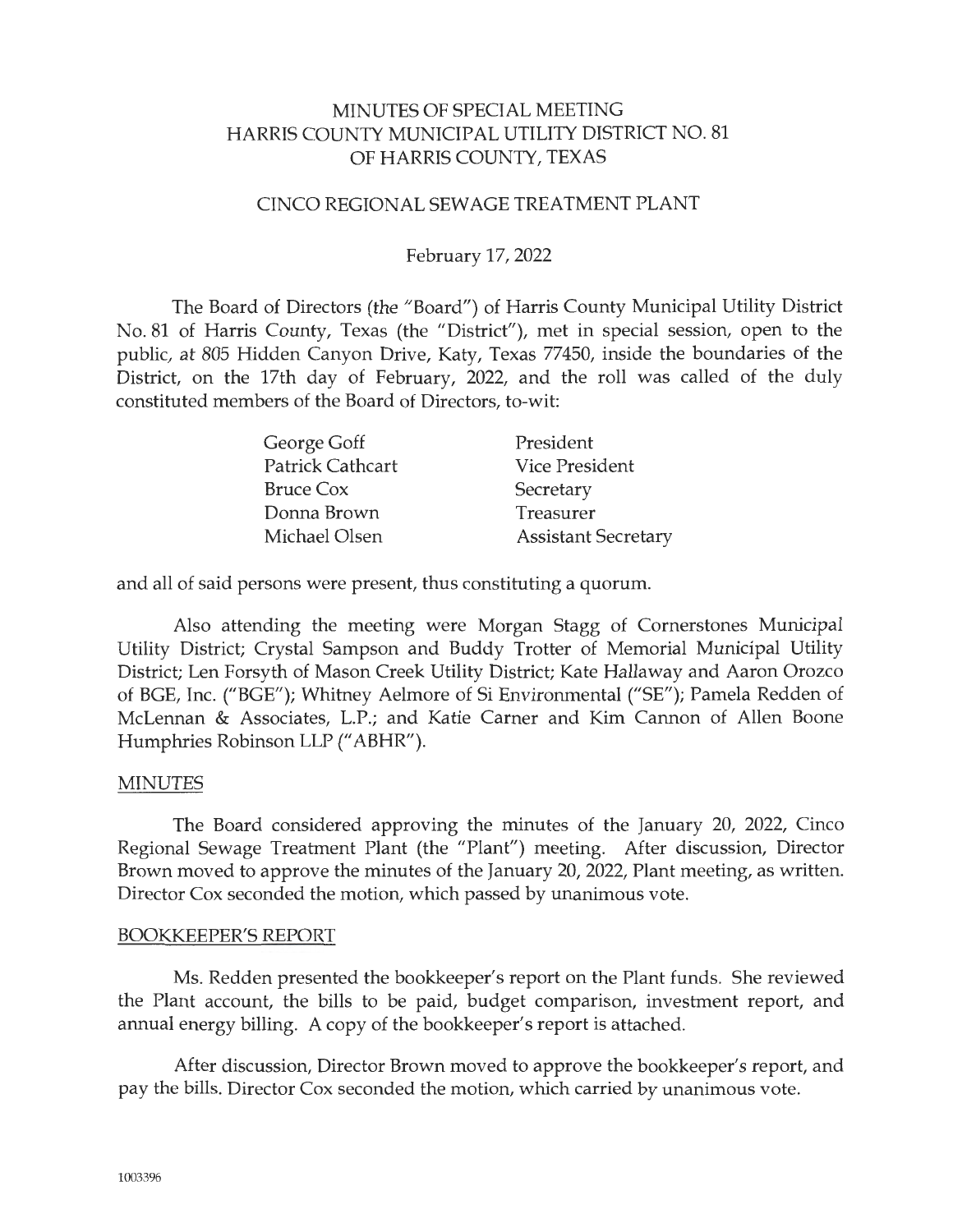# PLANT OPERATIONS, DISCHARGE, AND REPAIRS AND MAINTENANCE, INCLUDING UPDATE ON REPAIR OR REPLACEMENT OF RETURN ACTIVATED SLUDGE PUMP NO. 4, MIXER PUMP NO. 2, BLEACH TANK NO. 1

Director Olsen entered the meeting.

Ms. Aelmore reviewed a report on operations of the Plant, a copy of which is attached.

Ms. Aelmore updated the Board on the status of the replacement of lift station mixer pump no. 2 and stated it is in process.

Ms. Aelmore updated the Board on sludge pump no. 4 replacement and stated it is in process.

Ms. Aelmore updated the Board on the replacement of bleach tank no. 1 and stated it is in process.

After review and discussion, Director Cathcart moved to approve the operator's report. Director Cox seconded the motion, which passed by unanimous vote.

## ENGINEER'S REPORT

Ms. Hallaway presented a written engineer's report, a copy of which is attached.

## CAPITAL IMPROVEMENT PLAN

Ms. Hallaway stated that BGE has prepared the revised Plant Capital Improvement Plan ("CIP") and reviewed project timelines. She requested approval of the proposed 2022 project schedule. Discussion ensued.

# PHASE 4 REHABILITATION OF MAIN INFLUENT TRUNKLINE

Ms. Hallaway stated T. Gray Utility & Rehab Co. ("T. Gray") is the contractor for this project. She stated the contractor has mobilized to the site. She requested approval of Pay Estimate No. 2 in the amount of \$20,250.00.

Ms. Hallaway then presented and requested approval of Change Order No. 1 for the contract with T&G Services for an additional 16 days of contract time. The Board determined that Change Order No. 1 was beneficial to the District. Discussion ensued regarding disincentive penalty's available under the construction contract for delayed completion.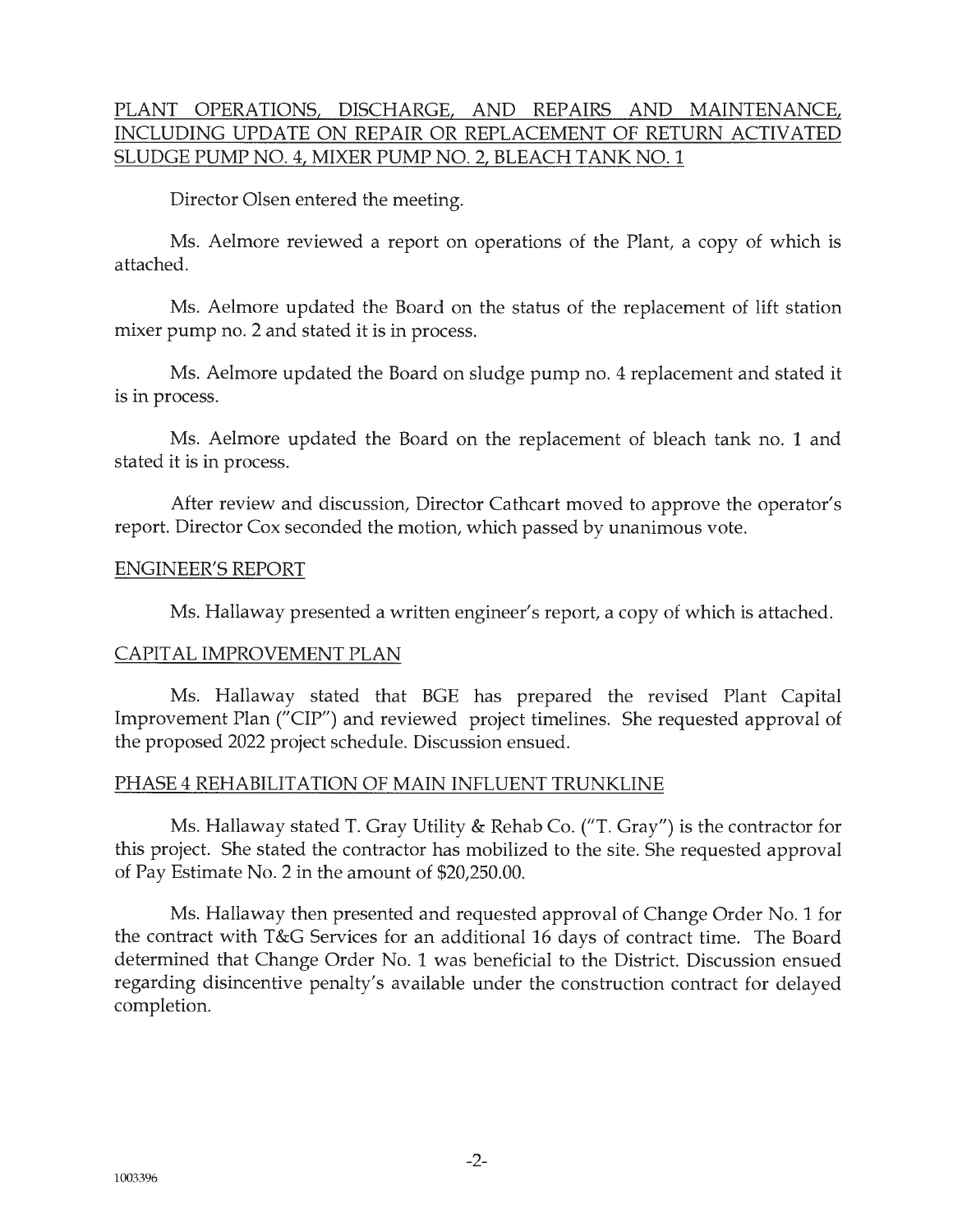#### CINCO MUNICIPAL UTILITY DISTRICT NO. 1 EFFLUENT REUSE SYSTEM

Ms. Hallaway stated BGE has submitted the application to the Texas Commission on Environmental Quality for the reclaimed water permit. Discussion ensued regarding revisions to the reclaimed water permit and timing for advertising the project.

#### DISCHARGE PERMIT RENEWAL APPLICATION

Ms. Hallaway stated BGE has submitted the application for renewal of the wastewater discharge permit for the Plant and reported it is administratively complete.

#### ADDITIONAL ENGINEERING ITEMS

Ms. Hallaway discussed a proposal from Fisk Electric ("Fisk") in the amount of \$2,470.00, for the installation of camera equipment at the Plant, a copy of which is attached. Discussion ensued regarding the proposal and the cost to install a monitor for local viewing of security footage.

After discussion, Director Olsen moved to (1) approve the engineer's report; (2) approve the 2022 project schedule from the schedule CIP; (3) approve Pay Estimate No. 2 in the amount of \$20,250.00, payable to T. Gray, as recommended; (4) approve Change Order No. 1 for the contract with T. Gray for an increase in 16 contract days, based on the Board's finding that the Change Order was beneficial to the District; and (5) approve proposal from Fisk Electric in an amount not to exceed \$2,700.00 for repairs to the security camera equipment and purchase of a monitor. Director Cathcart seconded the motion, and the motion passed unanimously.

There being no further business to come before the Board, the Board concurred to adjourn the meeting.

Secretary, Board of Directors

(SEAL)